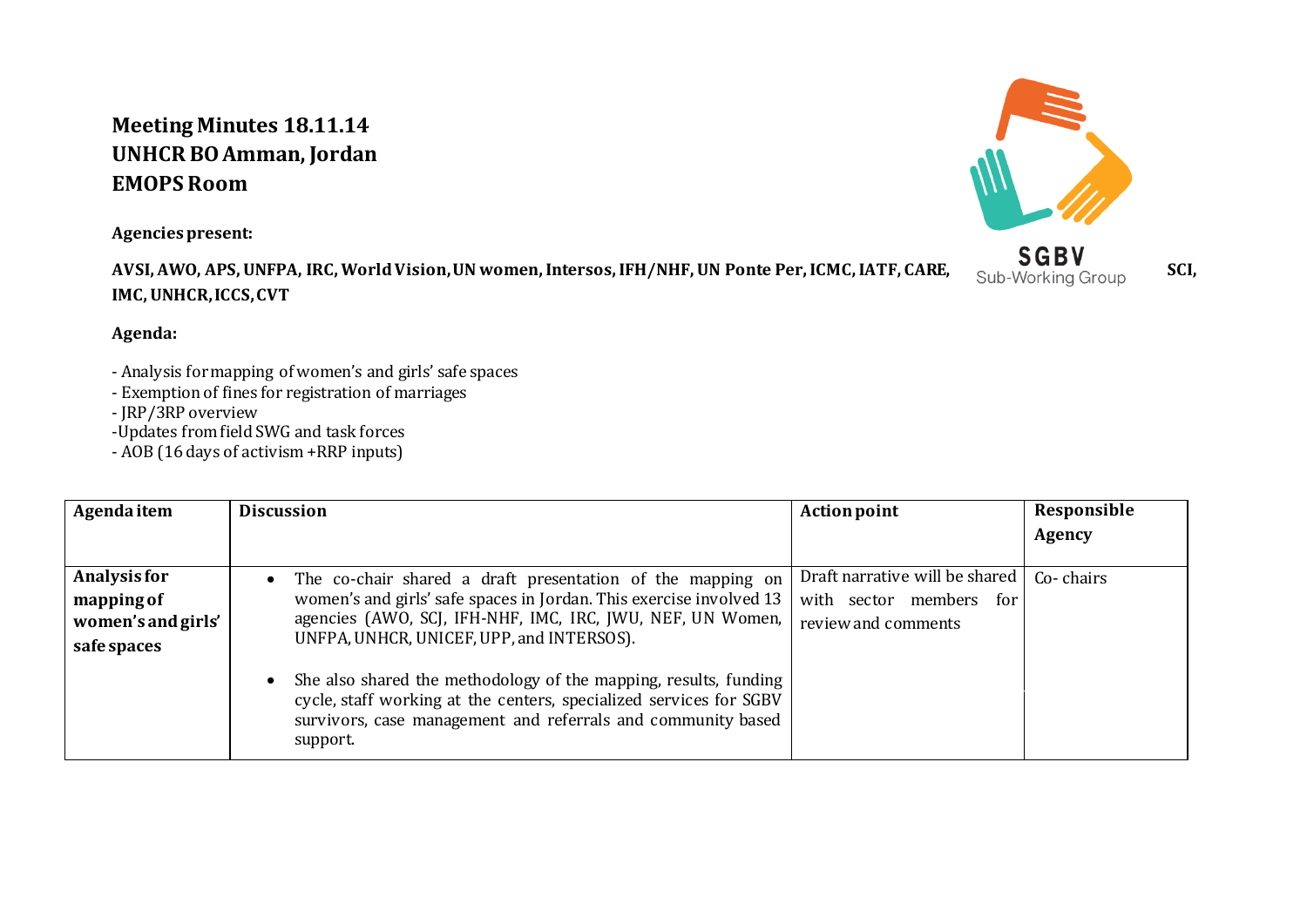| <b>Exemption of fines</b><br>for registration of<br>marriages | The cabinet approved the exemption from fines on registration of<br>marriages until December 31, 2014. Both Syrians and Jordanians<br>should approach any Sharia court to register the law suit before the<br>deadline. Legal Aid will conduct sessions in different areas for<br>refugee community. A schedule of the sessions has already been<br>shared with agencies. In addition to that, flyers, text messages are<br>being disseminated to create awareness on this. Agencies with<br>specific questions should approach UNHCR's legal team.                                                                                     | Agencies who want<br>flyers for distribution<br>should contact Maya<br>Logo<br>(LOGO@unhcr.org).<br>Contact Fawzia<br>Istaiyey<br>(istaitey@unhcr.org)<br>or Myra Sabongi<br>(sabongi@unhcr.org)<br>for specific questions<br>on this exemption. | UNHCR/ARRD-<br>Legal Aid |
|---------------------------------------------------------------|-----------------------------------------------------------------------------------------------------------------------------------------------------------------------------------------------------------------------------------------------------------------------------------------------------------------------------------------------------------------------------------------------------------------------------------------------------------------------------------------------------------------------------------------------------------------------------------------------------------------------------------------|--------------------------------------------------------------------------------------------------------------------------------------------------------------------------------------------------------------------------------------------------|--------------------------|
| JRP/3RP overview                                              | Co-chair shared the 2015 master plan showing outputs, target<br>population, budgets and implementing partners.                                                                                                                                                                                                                                                                                                                                                                                                                                                                                                                          | Co-chairs should revise target<br>for Output 3.1 (target appears<br>too high)                                                                                                                                                                    | UNFPA/UNHCR              |
| <b>Updates from field</b><br><b>SWG</b> and task<br>forces    | Zaatari updates - Elena (Chair of SGBV sub working group)<br>Sub working group conducted interviews for safety audit to<br>understand safety and security issues and how they affect the<br>quality of services provided to refugees in the camps. They will<br>develop a short document which will be shared on issues raised and<br>recommendations.<br>The team started looking at findings of the study. Preliminary<br>findings show that especially women are feeling safer than they did<br>one year ago. Respondents were very concerned about the health<br>sector services especially those accessed at night. In addition to |                                                                                                                                                                                                                                                  |                          |